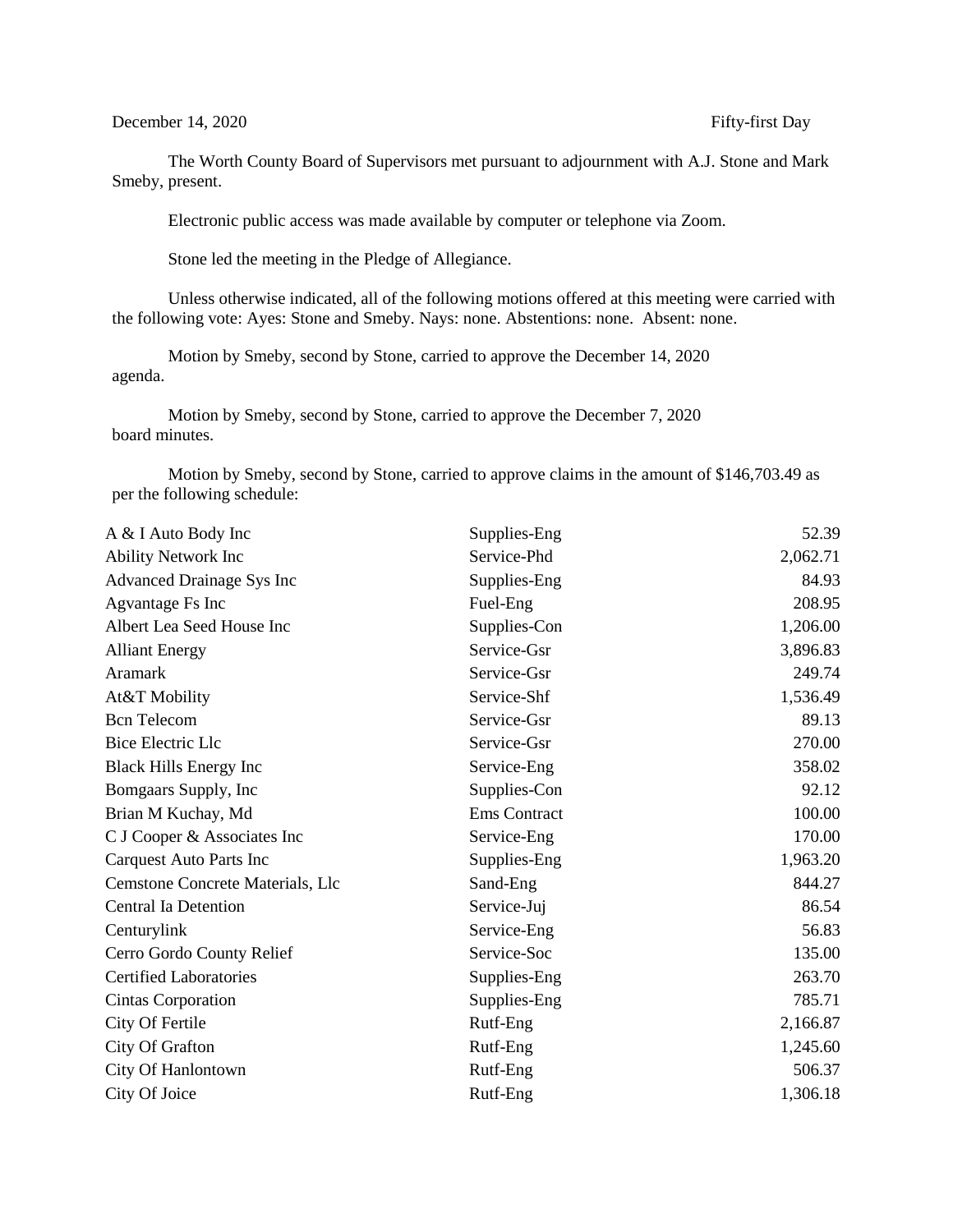| City Of Kensett                          | Rutf-Eng           | 645.32    |
|------------------------------------------|--------------------|-----------|
| City Of Manly                            | Service-Eng        | 47.97     |
| City Of Northwood                        | Service-Gsr        | 486.86    |
| Cloud Cover Usa/, Inc                    | Service-Dap        | 4,100.00  |
| <b>Culligan Of Mason City</b>            | Service-Gsr        | 173.30    |
| Dick's Place Body & Tow                  | Service-Shf        | 80.00     |
| <b>Eurofins Test America</b>             | Service-Eng        | 52.50     |
| Falkstone Llc                            | Rock-Eng           | 106.43    |
| Fallgatter's Market Inc                  | Supplies-Shf       | 671.05    |
| <b>Five Star Cooperative</b>             | Supplies-Eng       | 102.30    |
| <b>Frank Sterns</b>                      | Service-Mex        | 840.00    |
| Fringe And Lace By Brittany              | Service-Con        | 14.00     |
| Green Canopy Inc                         | Service-Sdp        | 260.00    |
| Greve Law Office                         | Rent & Payroll-Aty | 6,116.50  |
| <b>Heartland Power Coop</b>              | Service-Wwt        | 3,313.43  |
| Hovey's Lawn & Garden                    | Service-Con        | 1,150.00  |
| Huber Supply Co Inc                      | Supplies-Eng       | 277.67    |
| I35/105 Welcome Center Inc.              | H/M Tax-Ndp        | 6,216.74  |
| Ia Dept Of Agriculture                   | Levy-Taxes         | 1,037.52  |
| Ia Dept Of Public Health                 | Supplies-Rec       | 71.23     |
| Ia Dept Of Transportation                | Supplies-Eng       | 6,309.00  |
| Ia Emergency Management Assoc            | Dues-Ema           | 150.00    |
| Ia Law Enforcement Academy               | Edu-Shf            | 275.00    |
| Ia State Sheriffs & Deputies Association | Dues-Shf           | 400.00    |
| Ip Pathways                              | Service-Dap        | 28,219.69 |
| Itsavvy Llc                              | Service-Dap        | 2,910.00  |
| Jacki Backhaus                           | Supplies-Aud       | 316.56    |
| Jason Schmidt                            | Reimb-Shf          | 5.55      |
| John Mclaughlin                          | Safety-Eng         | 150.00    |
| Kelly Hardware                           | Supplies-Eng       | 176.35    |
| Lexisnexis                               | Service-Aty        | 171.00    |
| Mail Services Llc                        | Postage-Trs        | 394.07    |
| Marco Technologies Llc                   | Service-Dap & Asr  | 585.70    |
| Mediacom                                 | Service-Gsr        | 229.95    |
| Menards Inc                              | Supplies-Eng       | 2,070.95  |
| Mercyone North Iowa Occupational Health  | Service-Shf        | 337.00    |
| Midwest Acutech Llc                      | Service-Phd        | 300.00    |
| Midwest Pipe Supply Inc                  | Supplies-Eng       | 85.00     |
| <b>Myron Corp</b>                        | Supplies-Vaf       | 457.54    |
| <b>Nacvso</b>                            | Dues-Vaf           | 50.00     |
| Nassco Inc.                              | Supplies-Gsr       | 352.98    |
| <b>Nelson Family Trust</b>               | Rent-Shf           | 300.00    |
| No Wait Inside, Llc                      | Service-Dap        | 29.00     |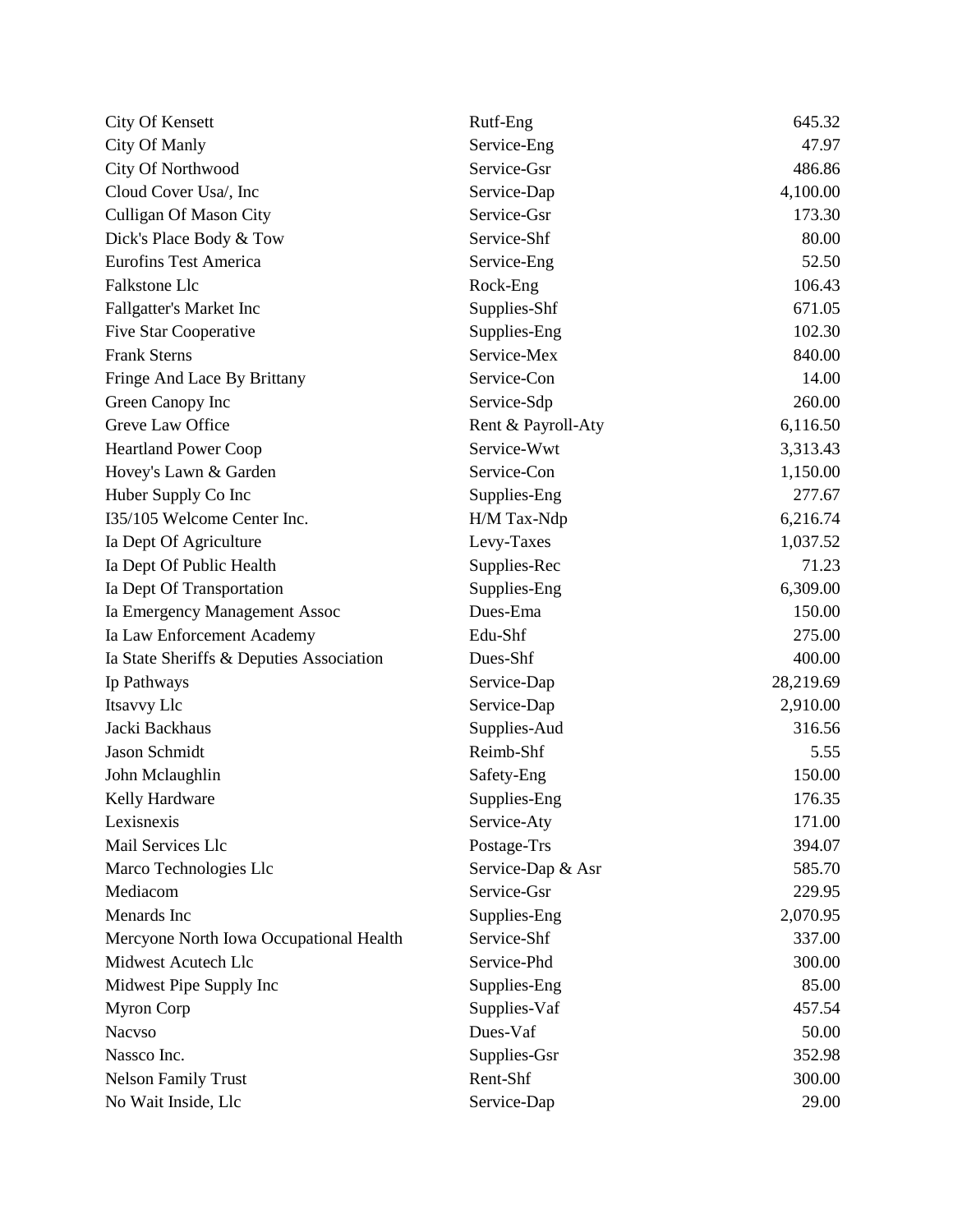| Northwood Anchor Inc             | Service-Vaf        | 20.00      |
|----------------------------------|--------------------|------------|
| Northwood Chiropractic, Pc       | Service-Shf        | 65.00      |
| Northwood Sanitation Llc         | Service-Gsr        | 191.50     |
| Nsb Bank                         | Supplies-Shf       | 6.00       |
| Plunkett's Pest Control Inc      | Service-Con        | 72.80      |
| <b>Purchase Power</b>            | Postage-Trs        | 2,050.98   |
| Radar Road Tec                   | Service-Shf        | 260.00     |
| <b>Ram Systems</b>               | Service-Phd        | 720.00     |
| Reinhart Food Service Llc        | Supplies-Shf       | 589.91     |
| <b>Reserve Account</b>           | Postage-Aud        | 1,000.00   |
| Singelstad's Hardware            | Supplies-Eng       | 71.70      |
| <b>Staples Credit Plan</b>       | Supplies           | 94.25      |
| <b>State Hygienic Laboratory</b> | Service-San        | 392.00     |
| <b>Trading Post</b>              | Supplies-Eng       | 422.85     |
| <b>Tritech Software Systems</b>  | Service-911        | 444.92     |
| <b>Tyler Business Forms</b>      | Supplies-Aud       | 284.71     |
| Veenstra & Kimm, Inc             | Service-Ndp        | 4,518.80   |
| <b>Verizon Wireless</b>          | Service-Ema        | 40.01      |
| Viafield                         | Supplies-Eng       | 996.73     |
| Visa                             | Service-Asr        | 666.58     |
| Visa                             | Service-Dap        | 4,444.65   |
| Wahltek Inc                      | Service-911        | 3,820.00   |
| Waste Management Of Iowa Inc     | Service-Sdp        | 5,750.00   |
| Wex Bank                         | Service-Tra        | 1,023.45   |
| Winnebago Coop Telephone Assn    | Service-Gsr        | 3,199.50   |
| Winn-Worth Betco                 | H/M Tax-Ndp        | 9,325.11   |
| World Fuel Service, Inc.         | Supplies-Eng       | 578.05     |
| Worth Co Historical Society      | H/M Tax-Ndp        | 6,216.74   |
| Worth County Fair                | H/M Tax-Ndp        | 9,325.11   |
| Xerox Corporation                | Service-Dap        | 50.63      |
| Ziegler Inc                      | Parts-Eng          | 285.77     |
|                                  | <b>Grand Total</b> | 146,703.49 |

Motion by Smeby, second by Stone, carried to approve the sheriff and clerk of court monthly reports.

Motion by Smeby, second by Stone, carried to approve payroll eligibility verification for Krystal Thompson at \$34,580/year as submitted by the auditor and Makayla Tucker at \$15.57/hour as submitted by the sheriff.

Motion by Smeby, second by Stone, carried to approve a Class E Liquor License (LE) for Kum & Go LC, d/b/a Kum & Go #119.

Motion by Smeby, second by Stone, carried to acknowledge the receipt of the Second Judicial District Department of Correctional Services FY20 Annual Program Report.